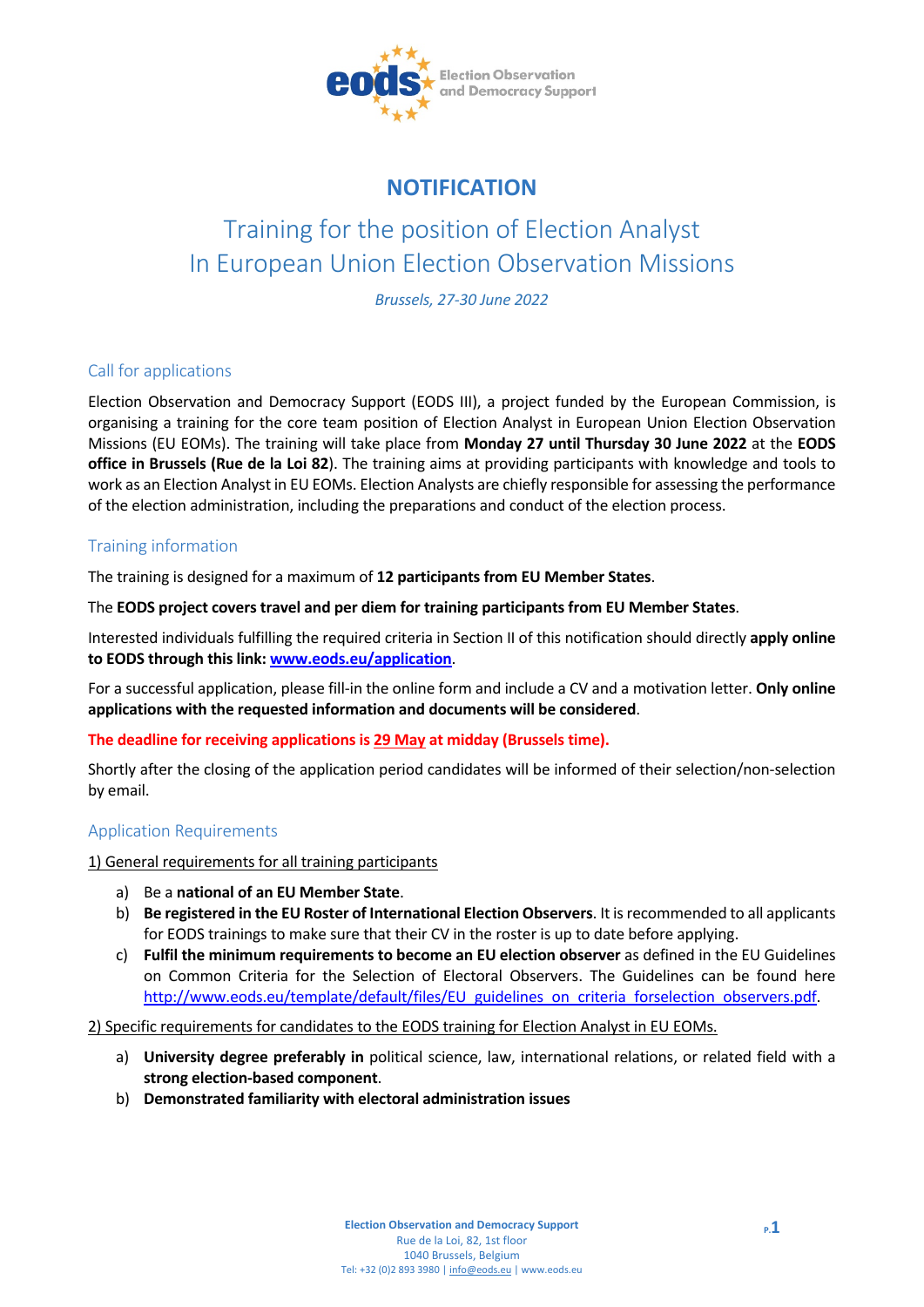

- c) Language requirements:
	- i. **English** Excellent written and spoken proficiency (level C).
	- ii. **French/Spanish/Portuguese**: Excellent written and spoken proficiency (level C) in one of the three additional EU EOM languages is an asset.

Additional experience that would be an asset:

- a) **Relevant professional experiences in European Union election observation missions**, preferably as **Long-Term Observer** or as **core team members (except for the position of election analyst).**
- b) Previous **core team experience in International Election Observation Missions other that EU EOMs**.
- c) Experience in **electoral technical assistance supporting Electoral Management Bodies**.
- d) Experience in **election mission formats other than EOMs (e.g. Election Assessment Teams, Election Expert Missions, Exploratory Missions, Follow-Up Missions, etc**.).

Other considerations:

- a) **Willingness and readiness to apply for EU Election Observation Missions** in the near future.
- b) **Availability to join EU Election Observation Missions** at short notice for 2-3 months' period.
- c) In addition to experience as relates to the selection criteria, the selection committee takes into consideration **nationality and gender balance** among candidates.
- d) Candidates must be **available to attend the whole course**.

## Criteria for selection

For the selection of the training participants, the Selection Committee will consider the extent to which applicants fulfil the requirements listed in the section of Application Requirements, namely: the **educational background** in the requested fields; **previous professional experiences**; **language** skills and **performance in previous assignments; willingness and readiness to join EU Election Observation Missions at short notice.**

The Selection Committee will endeavour to establish a balanced representation of gender and nationalities among participants.

## **If a selected training participant confirms attendance and then cancels participation for reasons other than force majeure, all costs incurred by EODS meanwhile will be invoiced to the participant.**

#### **Performance and Evaluation**

Performance at the training will be **continuously evaluated**. Participants will be assessed at the end of the training per their skills and knowledge acquired as necessary for the participation in an EU EOM. EODS evaluates according to criteria which include:

- o Understanding of the course content and modules,
- o Comprehension of election processes and EU EOM role,
- $\circ$  Comprehension of the role of an election analyst in the context of an EU EOM,
- o Understanding of team dynamics,
- o Analysis, report writing and editing skills,
- o Communication skills, and
- o Language skills.

The EODS evaluation of the participants mirrors the Guidelines for EU EOM Observers Evaluation. The Guidelines can be downloaded here: ec.europa.eu/dpo-register/download?metaId=1452837.